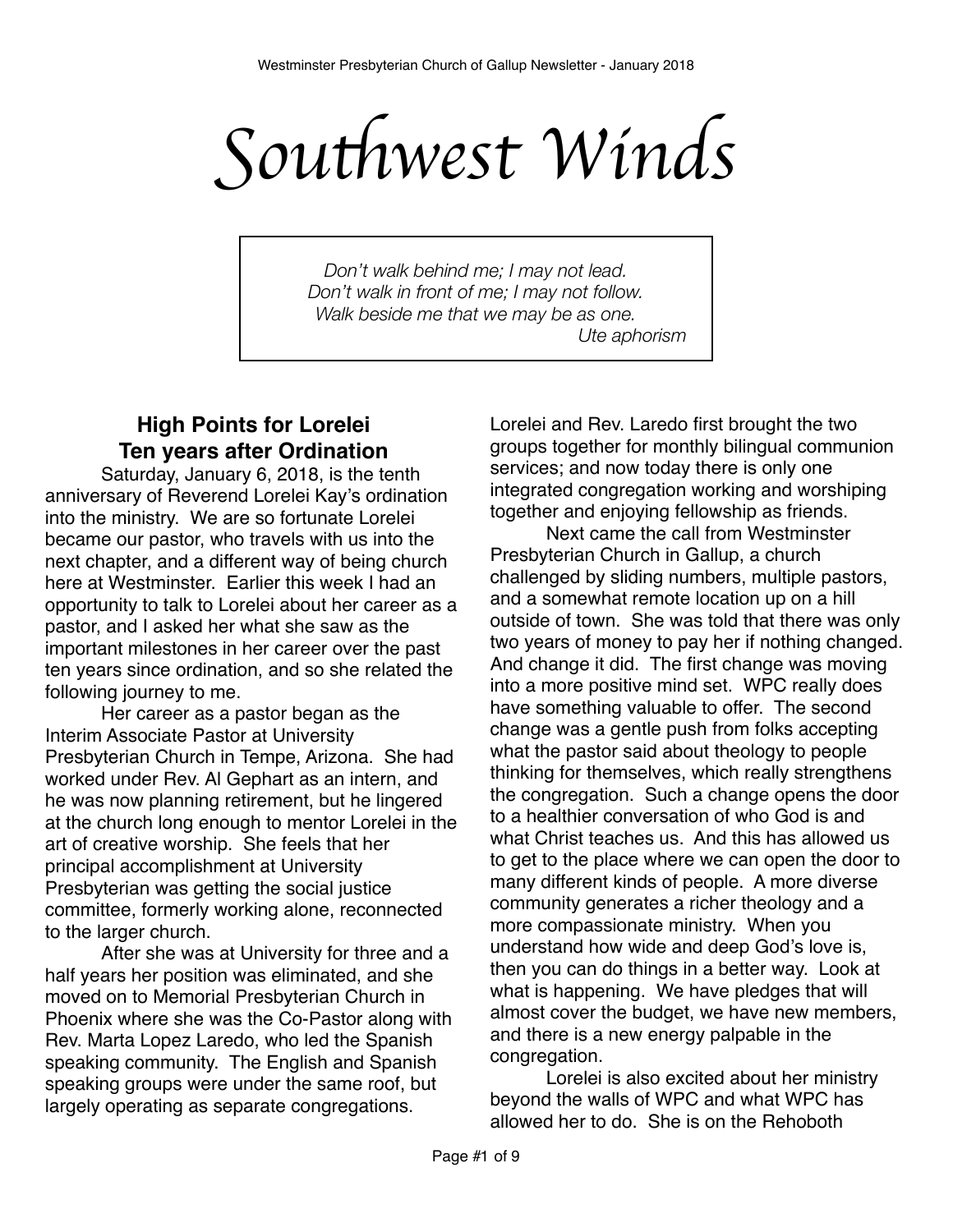McKinley Christian Health Care Services board of directors, and now she is looking forward to connecting with leaders in the Gallup-McKinley County community through a leadership program of community leaders and outside speakers that will run for nine months. She believes that this will connect her to area leaders, and give her a broader view of the Gallup community. The program will bring resources to the trainees to enable them to do a community project, and Lorelei hopes to involve WPC in her project. Lorelei remembers that her mentor, Rev. Al Gephart, went through a similar training program, twenty or more years ago, and it significantly changed his ministry.

And I am not done listing Lorelei's accomplishments. We have to talk about her involvement with the Presbytery of Santa Fe. She recalls that she served on four committees of the Presbytery of the Grand Canyon before she came to Gallup. Naturally when she arrived she became involved with committees of our presbytery, then was picked to be Moderator Elect for a year, and then Moderator of the Presbytery for the year that ended October 2017. She is now the chairperson of the Coordinating Team, which

operates between the three large Presbytery meetings each year.

At the presbytery level she noticed that there was no intentional process for developing new congregations or redeveloping congregations that are struggling. So now, having had experience of redevelopment with three churches, University, Memorial, and Westminster, she and Kathy Rhoad are assembling the Networking Committee for church development and redevelopment, which is her passion.

Lorelei says that "God has given me a lot of background for the work of my heart. I've never been prouder to serve with a church than with WPC when we voted to become fully inclusive and publicly affirming of people who are LGBTQ. A once-in-a lifetime experience. I am utterly blessed to have taken this journey with this congregation."

We are so joyful to be able to celebrate with Rev. Lorelei Kay, her tenth anniversary of ordination into the ministry, and fortunate to be able to join her on this journey of love of the Lord and service to mankind.

John Mezoff

## **Share Your Care**

You may have noticed some extra equipment in the back of the sanctuary, a filing cabinet, a food cart, a large lazy boy chair, and a copy machine in the back closet. Share Your Care was using the United Methodist Church, but their contract ended, the rent was raised, and we are an interim solution until they find a more suitable permanent space. I have been told that their time with us could be about a month and a half. They use the building all day, Monday through Friday.

# **Term Ends for WPC Officers**

Tom Funk has served three years as a Ruling Elder on the session accomplishing many things including the stewardship program and many building and grounds projects.

Katie McGill-Peters has served six years as a Deacon engaged in many of the deacon's projects.

When you see Tom or Katie, be sure to thank them for their faithful service.



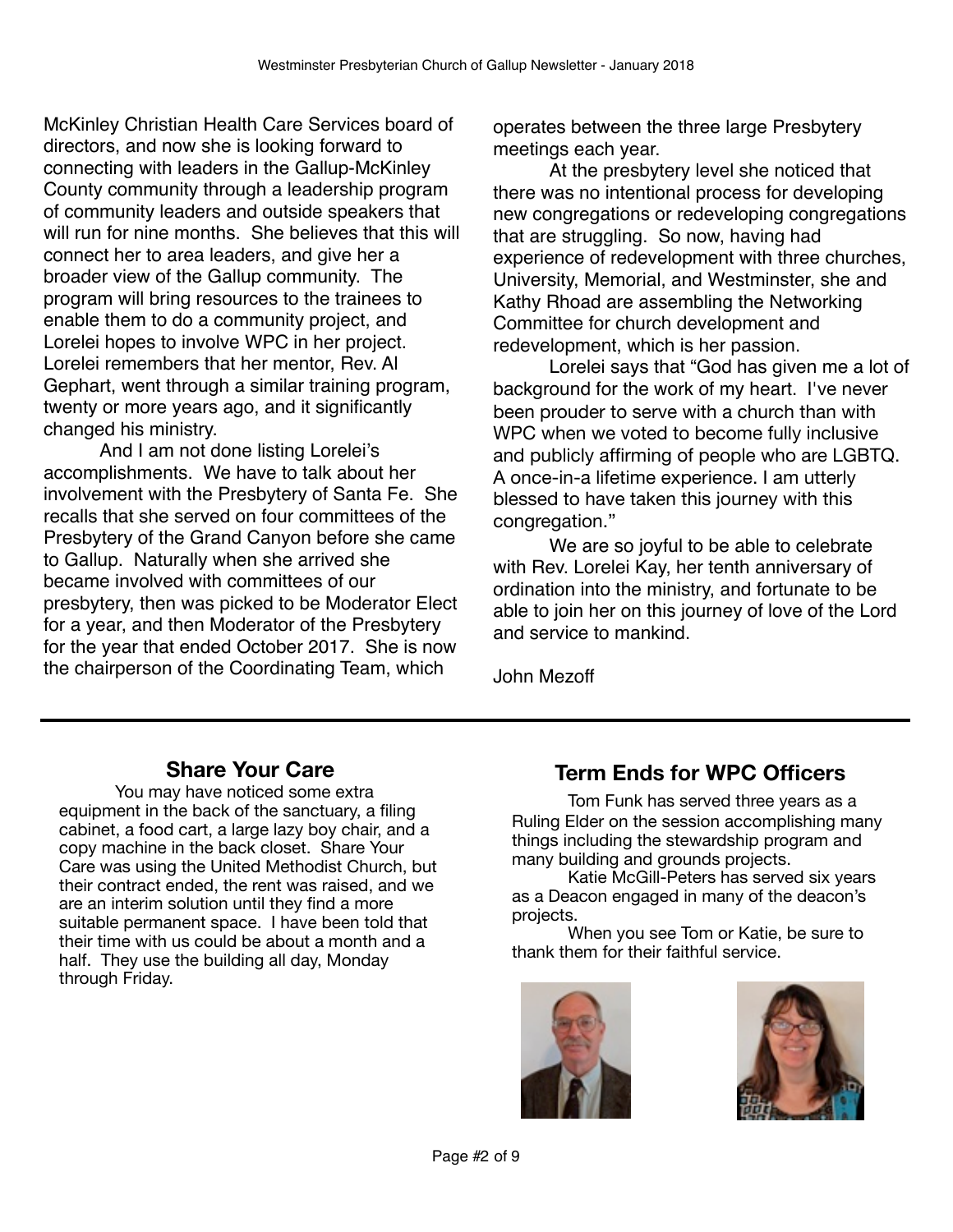## **Next Steps...**

We continue to move into transformation with Westminster PC. We have 16 people signed up to participate in our All-Church Mission Retreat from



January 19-21 and we INVITE AND ENCOURAGE YOU, if you haven't made the decision to join the group, PLEASE DO!!! We need your input! You can sign up at church on Sunday, or call Pam Burgess. If it might be hard for you to cover the cost of the retreat, please talk to Pastor Lorelei; support funds are available. The retreat begins at 8:00 p.m. on Friday and will end with us

returning to Gallup from Albuquerque for worship at \*\*\*11:00\*\*\* on Sunday, January 21.

In the meantime, we've practiced our consensus model for decision making a bit, and the result was a simple statement of covenant to use for our new approach to participation in the life of the church. Let me explain:

Not all of our active congregants are interested in taking on permanent membership with the church. There are many reasons for this, which it is not necessary to defend - each person has their own valid reasons for not joining as a formal member. Covenant Commitment is the idea we have developed to allow people to participate fully in the life of the church if formal membership is not helpful.

Covenant Commitment begins with the statement of covenant which we developed together:

#### **"I covenant to spiritual growth in Jesus Christ, and to the life of this congregation for one year."**

What does that mean? It means that you consider Westminster to be your faith home, and that you are committed to participating in this congregation through joining a study group or program, by giving your skills and time to help accomplish WPC's goals, and by helping to support the financial actions we take to share the love of Jesus with others in our community and in our denomination. It means that you are entering into relationships with the pastor, Session, Deacons and other committed members of the church, which will shape and challenge you over the year ahead, and from which you will learn more about being a follower of Jesus. It means that the leadership of Westminster can call upon you to share your vision for the church's future, and to do the work of ministry within your own parameters of ability.

While a Covenant Commitment does not subject a person to the same rules and regulations as formal membership will do, it is not to be taken lightly. To honor this step of faith, each person must prayerfully consider both the action it engenders and the dedication it will draw on.

Covenant Commitment must be approved by the Session. We are working diligently to make sure that this will not interrupt the relationship between Westminster PC and the Presbyterian Church, USA. The requirements of our denomination will be upheld, even as the definition of membership takes on a new flexibility - persons signing the Covenant will be able to serve at all levels of leadership for our congregation, and the commitment of the church is that you will have full voice and vote on decision-making, and be respected as a voice for God's guidance toward the future of the church. People who are already members need not sign the Covenant, but may if they like.

If you have any questions or feedback on this process, please call Pastor Lorelei. We hope to vote on changing membership to Covenant Commitment on Sunday, January 28 in the worship service, then will include the Covenant Commitment in worship on February 4. If you have not yet joined Westminster, please do consider this as an opportunity to make your place and to be fully vested in the life and future of our church!

Yours in Christ, Pastor Lorelei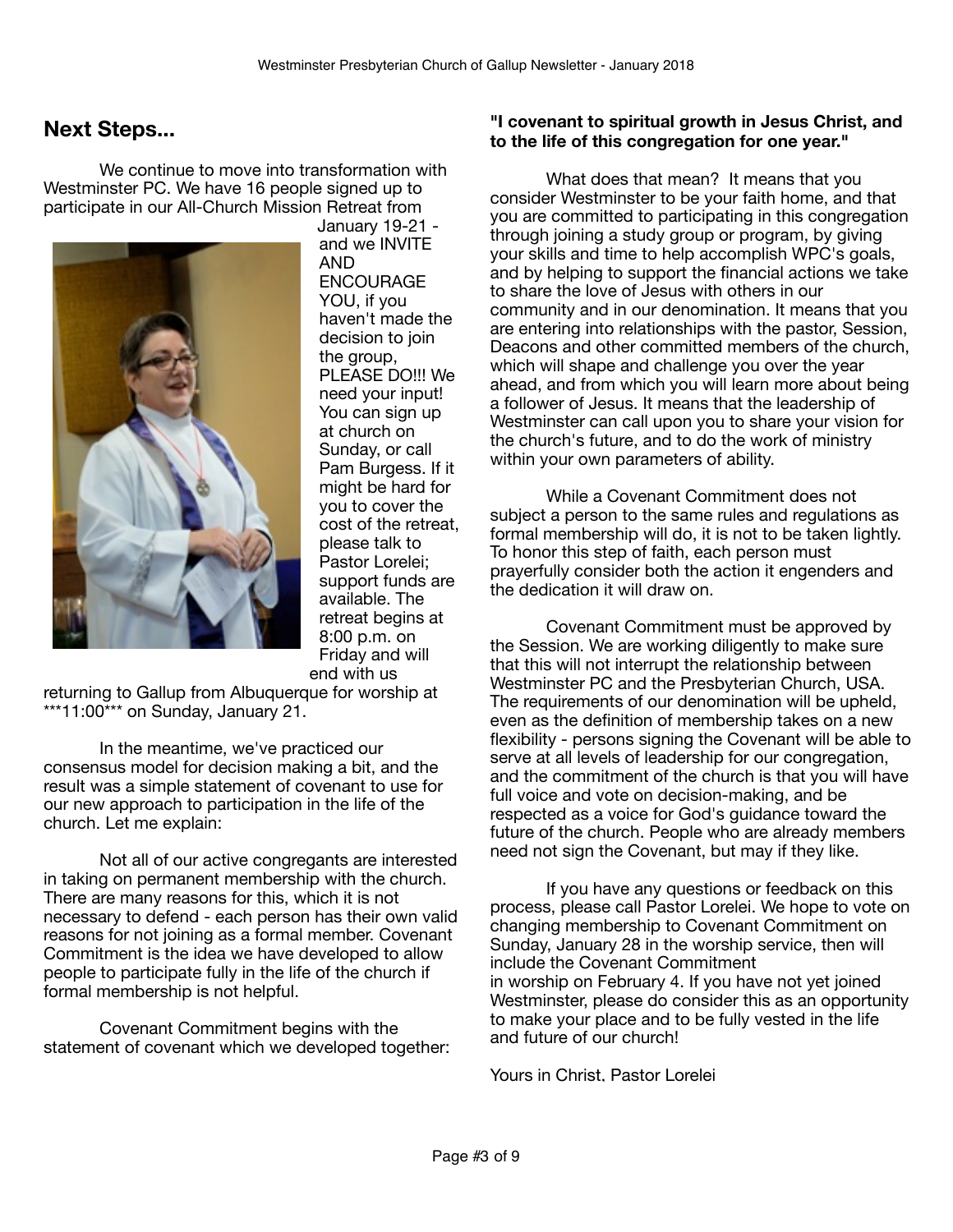**Rev. Bill Humphreys Preaches**



Sunday, December third WPC was treated with a dynamic guest preacher, Rev. Bill Humphreys. Message titled: "Hey! Wake Up"

# **Tamale Party at Pam and Sharna's**



A tamale assembly party was held at Pam and Sharna's huse on December 10. It seems like a good time was held by all.

# **Back WPC Stairs and Porch Repaired**



Take a look at the rebuilt back porch. There is a new deck, new railings, and new stairs. Be sure to thank Elder Tom Funk who organized the project and rounded up the materials, and David Conejo who arranged for local craftsmen to do the actual construction. Thank you for the very nice repair job.



**Holly and Savannah add decorations to the beautiful WPC Christmas Tree**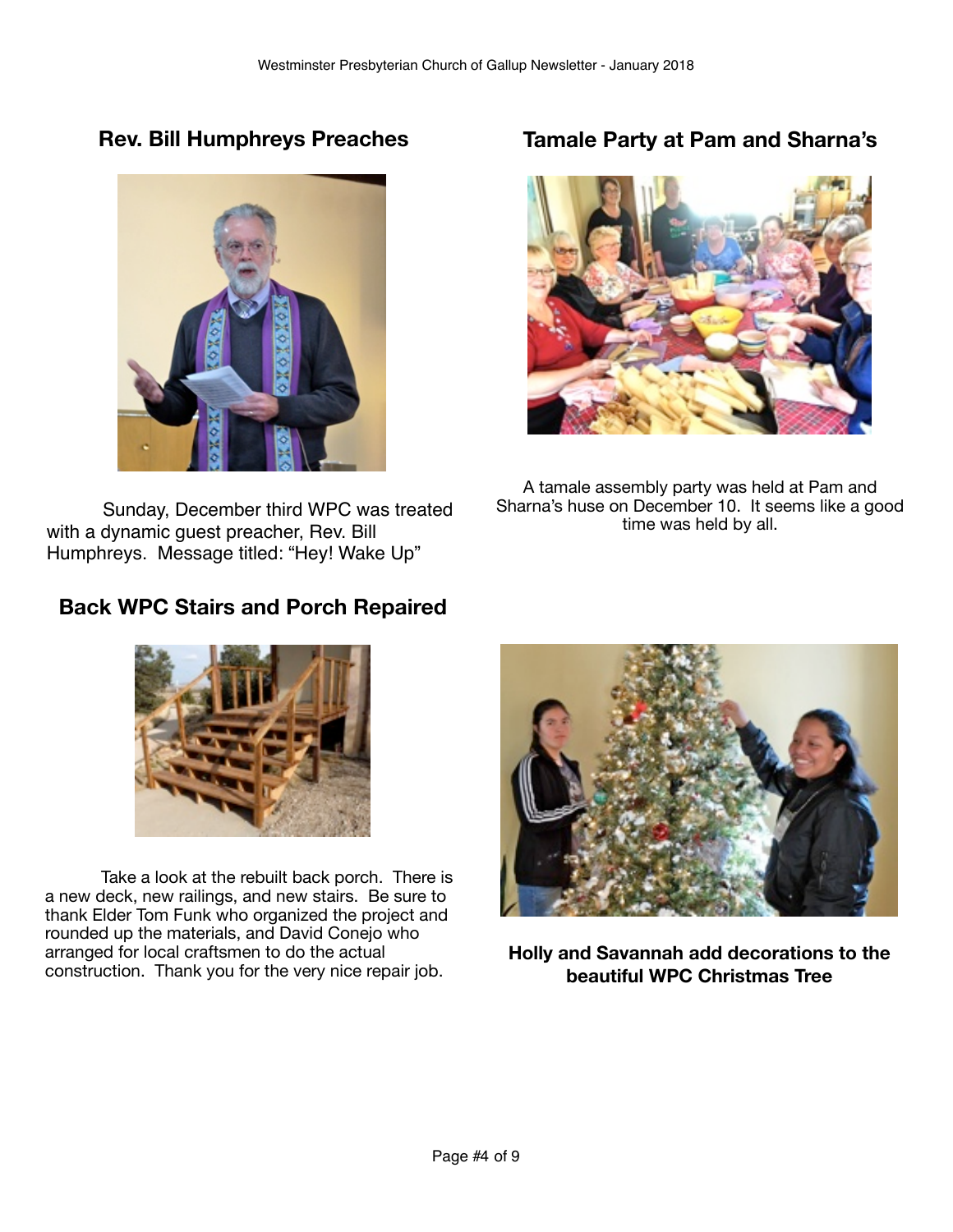

Christmas Eve



John Chapman sang December 24 Betty and John Chapman



Gloria, David, and Harrison Underwood



Jalyn Scott sang for Dec 31 Worship



Christmas Eve Candle Light Service

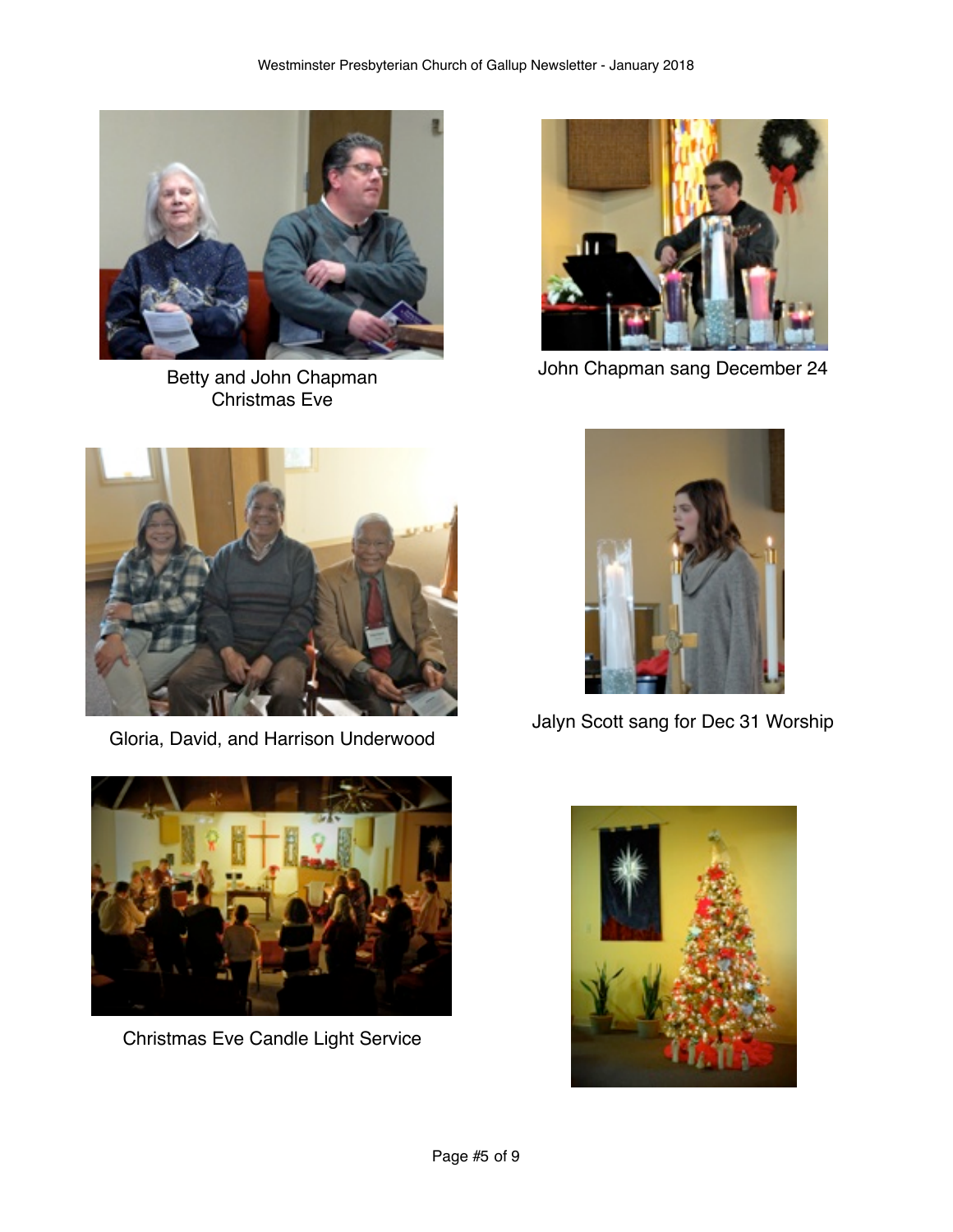# **WPC Congregational Meeting 1st Half**

The first half of the Annual Congregational Meeting was held after worship on Sunday, December 17, 2017.

The following people were elected for one year as officers of the corporation:

President: John Mezoff Secretary: Sharna Southerin Treasurer: Valdine Brower Recording Treasurer: Albert Jordan

The following people were elected to the office of Ruling Elder, class of 2020: Pam Burgess

Juliana Stravers

Barbara Paredes was elected as a Deacon, class of 2020.

The Nominating Committee for 2018 consists of:

From Session: Pam Burgess From Deacons: Eryn Hannink At Large: Serenea Robare At Large: John Chapman At Large: Katie McGill-Peters

The at large folks were elected by acclimation. Pastor Lorelei Kay is an Ex-Officio member of the committee.

There was a discussion followed by a written vote which passed supporting the statement that "Westminster Presbyterian Church of Gallup, New Mexico is a fully inclusive and publically affirming church for persons who are lesbian, gay, bisexual, transgender,queer or nonheterosexual."



# **After Church Congregational Dialogue on December 10, 2017**

The meeting on council format was called to work out a statement for the congregational covenant. There was serious listening and comment, and by consensus the following covenant statement was arrived at:

*I covenant myself to growth in Christ, and with the life of this congregation for one year.*



This statement will be available for people to sign on Sunday, February 4, 2018.

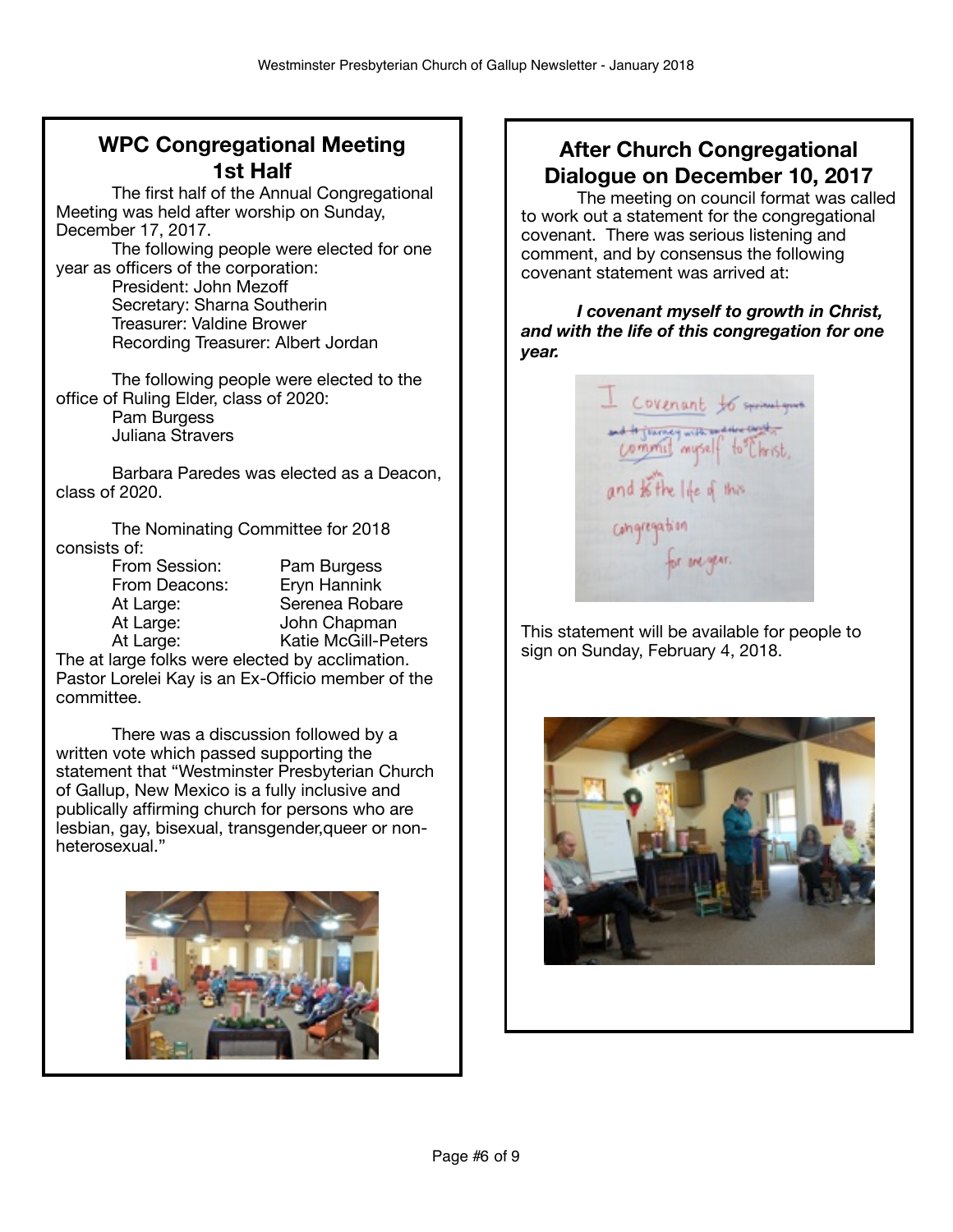#### **December Session Meeting Highlights**

We tried to have the meeting at the church, but on the night of December 14, the lights at the church went out, so the meeting migrated to Lorelei's house where the electricity was still functioning. Later the Gallup Independent reported that much of the town's electricity was out for a brief time because of a problem at a electrical sub-station.

A letter was received from Menaul School requesting funding. Menaul School has been in New Mexico since 1881, and was started by Rev. James Menaul, who incidentally brought one of the first printing presses to New Mexico to help publicize his mission. The school is still there, still associated with the Presbyterian Church. More can be found at their web site <menaulschool.org>. They need continued support.

Valdine consented to being the Clerk of Session, for now, as well as the Church Treasurer. She requested the latest edition of Quick Books to help her with the financial recording. There has been input about getting a bookkeeper or having a CPA look at our financial processes, and this was mentioned.

Please note, as noted elsewhere, the time of **Worship on January 21 was set back to 11 AM** to allow folks more time to get back to Gallup from the Church Retreat in Albuquerque.

Discussion in several areas followed:

- Communion dates for 2018
- Approval of special offering collections
- Request to insert in the bulletin each month the offerings (which this newsletter has been reporting monthly)
- The light on our big sign is sometimes on and sometimes off. Tom spoke to them about it, and it seems to be some sort of design defect issue.
- Lorelei is no longer Presbytery Moderator, but will continue as the chair person of the coordinating team at presbytery.
- Lorelei has enrolled in a monthly leadership training program with our local chamber of commerce.
- The bank safety deposit box has been emptied and closed, and the discussion is continuing about what type of fire safe will be needed to house a few envelopes at the church.
- A request came from the Worship Committee to pay all musicians \$35/Sunday. Those who do not want to be paid can recycle the check back into the general collections. The Idea, I believe, is to have the cost of providing music a realistic budget item.
- 40 people attended the Thanksgiving Dinner here at WPC. It was a good meal, and enjoyable.
- A recommendation for having another worship service at the Gallup Community Pantry on February 25 followed by a pot luck was discussed, and Lorelei will look into this.

Some Numbers as of the end of November: Cash on Hand……………..\$13,020.37 Register Balance……………13,020.37 Cash Dispersed……………….5,668.56 Cash received…………………6,328.83

Respectfully, John Mezoff

# **Items from Betsy Windisch:**

### **CROP Hunger Walk total for 2017**

The caring Gallup Community raised \$4,593.25 to support programs that address local food insecurity and those individuals who were victims of hurricane, flood, and fire devastation.

The CROP Hunger Walk was supported by individuals from the following: First United Methodist Church, Westminster Presbyterian, UNM-G Lobos Student Affairs, Catholic Charities and donations solicited at the McKinley Citizens' Recycling Council America Recycles Day event on November 4.

The Community Pantry received a check for \$1,192.31 from Church World Service. This is the 25% local allocation. What a great New Year's gift to the pantry!

Special thanks to the CROP Walk Team – Sally Carter (FUMC), Sr. Rose Marie Cecchini (Catholic Charities), Betsy Windisch and Pat Sheely (Westminster Presbyterian), and Ona Fralinger (Treasurer) for their time and effort in making this important event happen for another year. Thank You to all the "Walkers" who solicited donations for this great cause. Our "Walkers" this year from WPC were: Holly Herr, Barbara Paredes, Mirakhel Windsong, Betsy Windisch and Many Thanks to everyone who donated to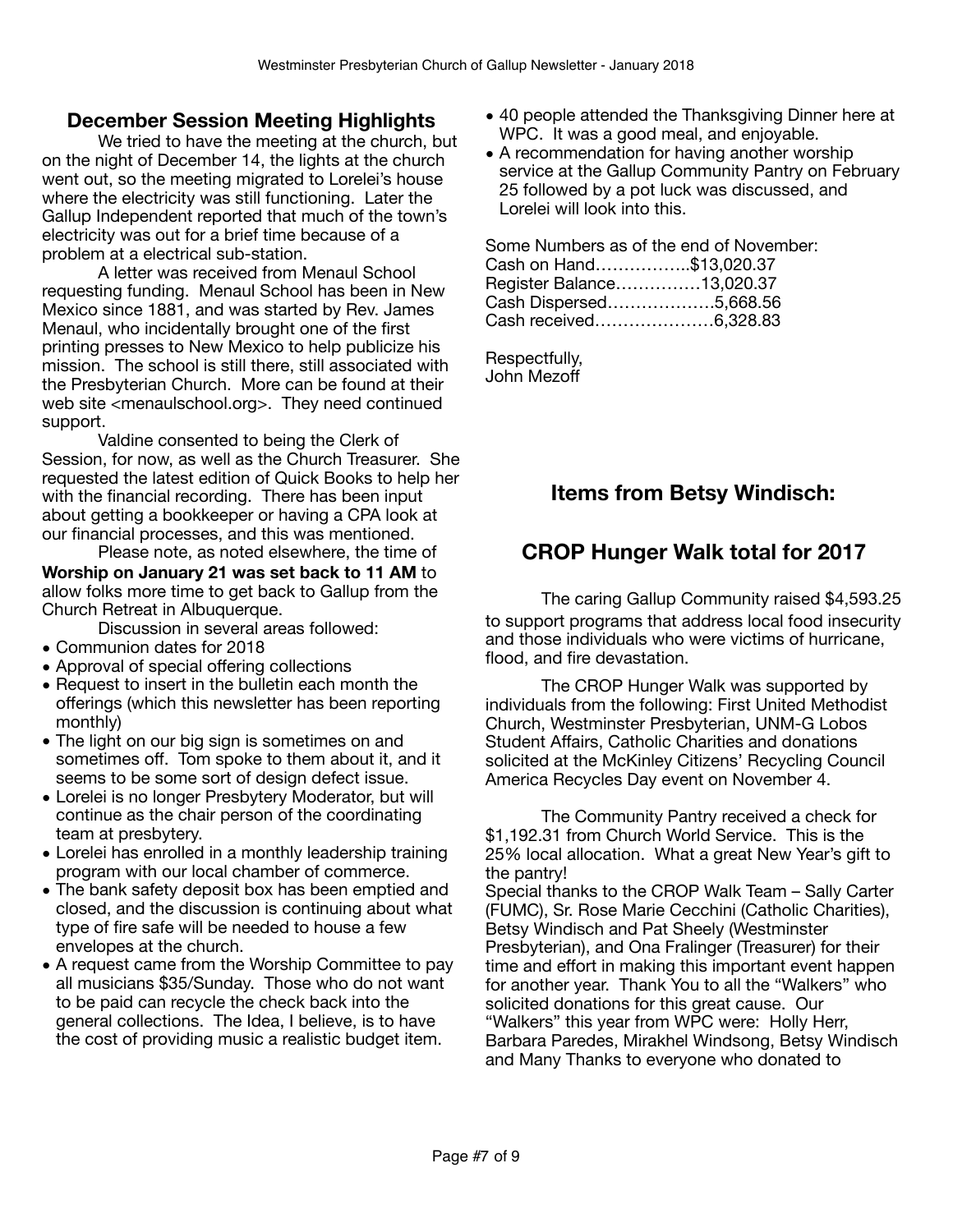Communities Responding to Overcome Poverty (CROP) this year! We would not have made our goal of \$4,000 without you!

If you would be interested in learning more about the CROP Hunger Walk and the international relief work of Church World Service please contact Betsy Windisch (722-9257) or Pat Sheely (722-7564). The team is looking for individuals to help raise awareness in our community.

## **EVERGREEN SALES FUND RAISER**

Thank you to everyone who purchased an evergreen this year for yourself, a family member, or to help decorate the church. Our profit from the sales was \$443.35. Special thanks to those who helped solicit orders: Wonda Johnson, Nicole Jones, Kay & Mark Jordan, Mirakhel Windsong and additionally to April Forman who has volunteered the last two years to help deliver WPC's orders; this year WPC sold 88 items. A special note of thanks to Katharine Nelson-Balabanis, though residing in California, she continues to order a number of her gifts to family and friends across the country from this evergreen fundraiser. This fund raiser is a joint effort with Church of the Holy Spirit-Episcopal. ---- Betsy Windisch

#### **RELAY FOR LIFE KICK-OFF!**

Can we Can Cancer? Yes, we Can! 6:30 p.m. Tuesday, January 30 The Community Pantry Bring canned goods for the Pantry! Join us for a fun filled evening of "Can" games – stacking cans, can bowling, can trivia, etc. Learn more about Relay For Life. Sign up for a team; join a team.

#### **Grassroots Lobby Training**

Tuesday, January 9 from 6:30 to 8:30 pm Work In Beauty House, 113 E Logan Ave, Gallup, NM 87301

Join with concerned citizens and learn about the 2018 New Mexico Legislative Session

Understand the NM Legislative process Learn how to talk to your elected officials Advocate on February 1st in Santa Fe Trainers: Rep. D. Wonda Johnson and MASE Coordinator Susan Gordon CONTACT: Susan Gordon, Multicultural Alliance for a Safe Environment

[sgordon@swuraniumimpacts.org](mailto:sgordon@swuraniumimpacts.org) 505-577-8438

#### **Witness for the People: Budgets are Moral Documents**

Thursday, Feb 1, 8:30-3:00 Prayer and Faith Witness 12 noon in Rotunda Begin at First Christian Church of Santa Fe, 645 Webber St, Santa Fe, NM 87505 Join people of faith who are connecting the dots between social and ecological concerns at a day at the Roundhouse. Day begins with prayer, information about issues at the 2018 NM Legislative Session and instructions for citizen lobbying. Continue with lobbying in small groups at the Roundhouse. Noon Prayer with faith leaders, music and Faith Witness in the Rotunda. Continuing visits to congressional delegates. Since this is a short budgetary session, the focus is Budgets Are Moral Documents. A letter for faith leaders to sign will be circulated with delivery to legislators as part of the day. A continental breakfast and pick-up lunch items will be available throughout the day. Co-sponsors: NM Interfaith Power and Light; NM Interfaith Worker Justice; Lutheran Advocacy Ministry; NM Religious Coalition for Reproductive Choice. For more information contact Sr. Joan at NM Interfaith Power and Light. [joan@nm-ipl.org.](mailto:joan@nm-ipl.org) Joan Brown,osf Executive Director New Mexico Interfaith Power and Light (NMIPL)

New Mexico Interfaith Power and Light PO Box 27162 Albuquerque, NM 87125 505-266-6966 [www.nm-ipl.org](http://www.nm-ipl.org/) [info@nm-ipl.org](mailto:info@nm-ipl.org)

1004 Major Ave. NW. Albuquerque, NM 87107 [joanbrown@nm-ipl.org](mailto:joanbrown@nm-ipl.org)

"There is no inner world without the outer world." Thomas Berry, Author of The Great Work